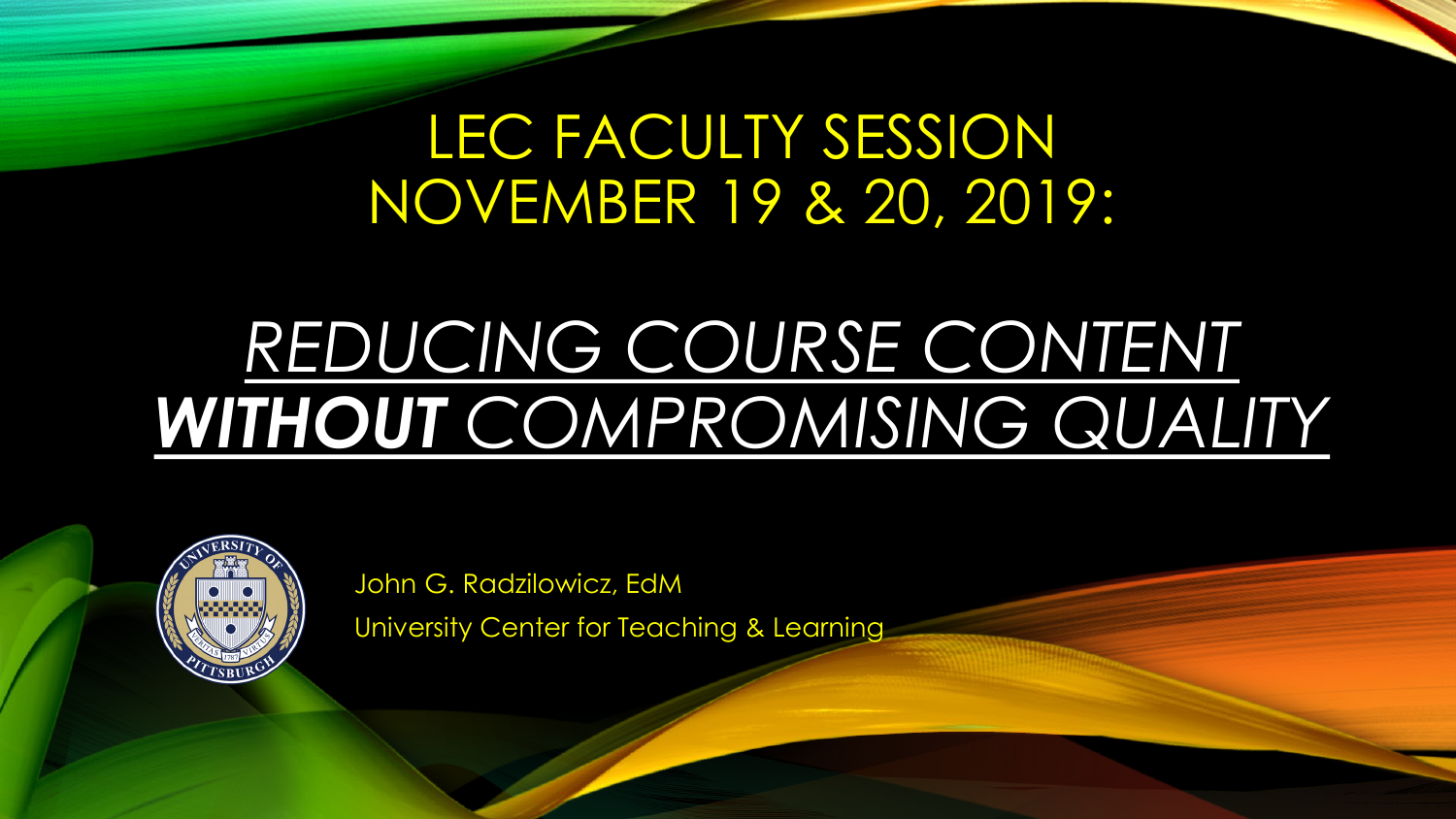# OBJECTIVE:

By the end of this session you will be able to…

Explain and Apply the educational best practices for reducing course content while preserving course focus and quality.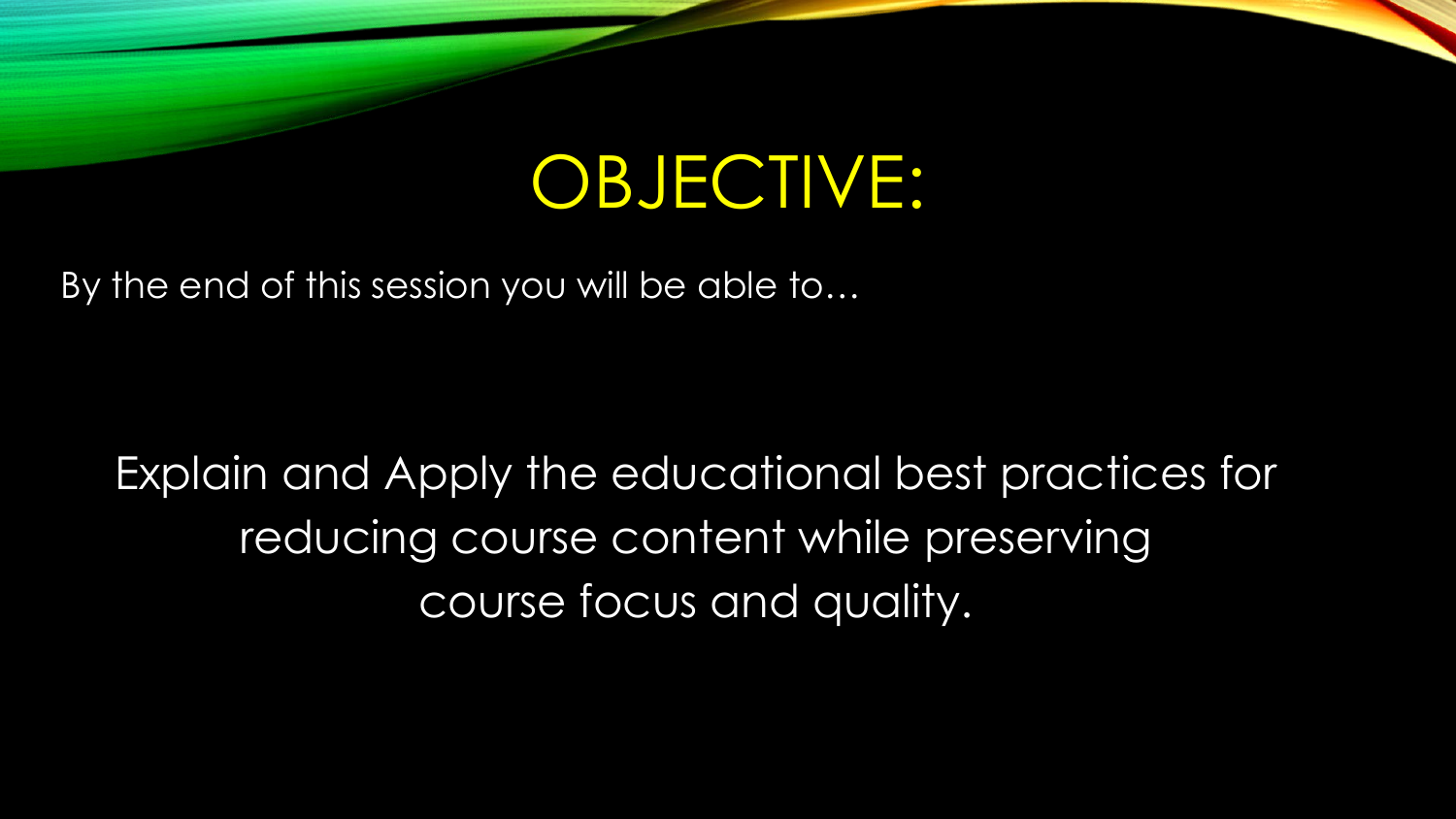# You are trying to cover too much.

Something will have to be cut!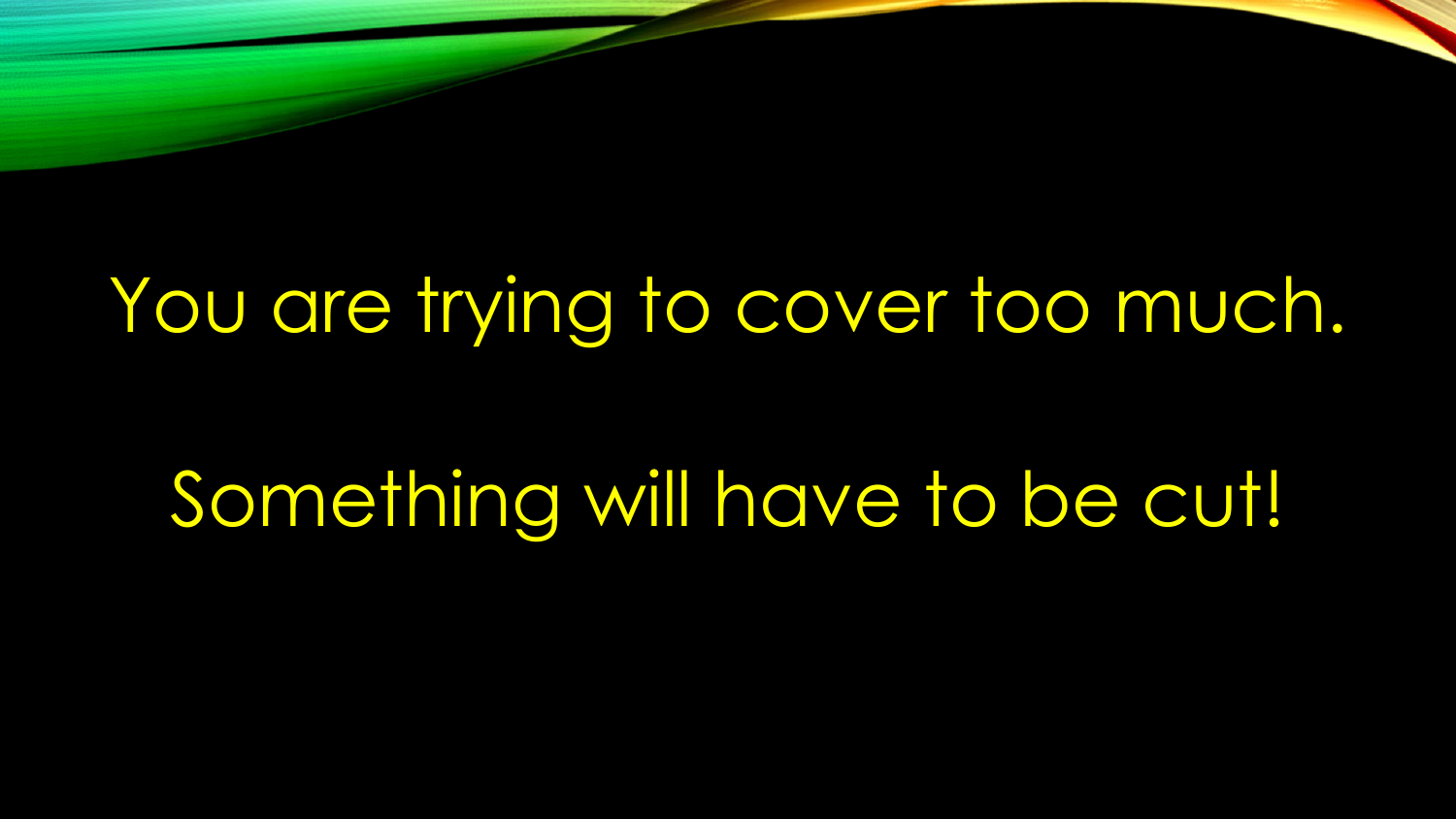# I cannot cut anything!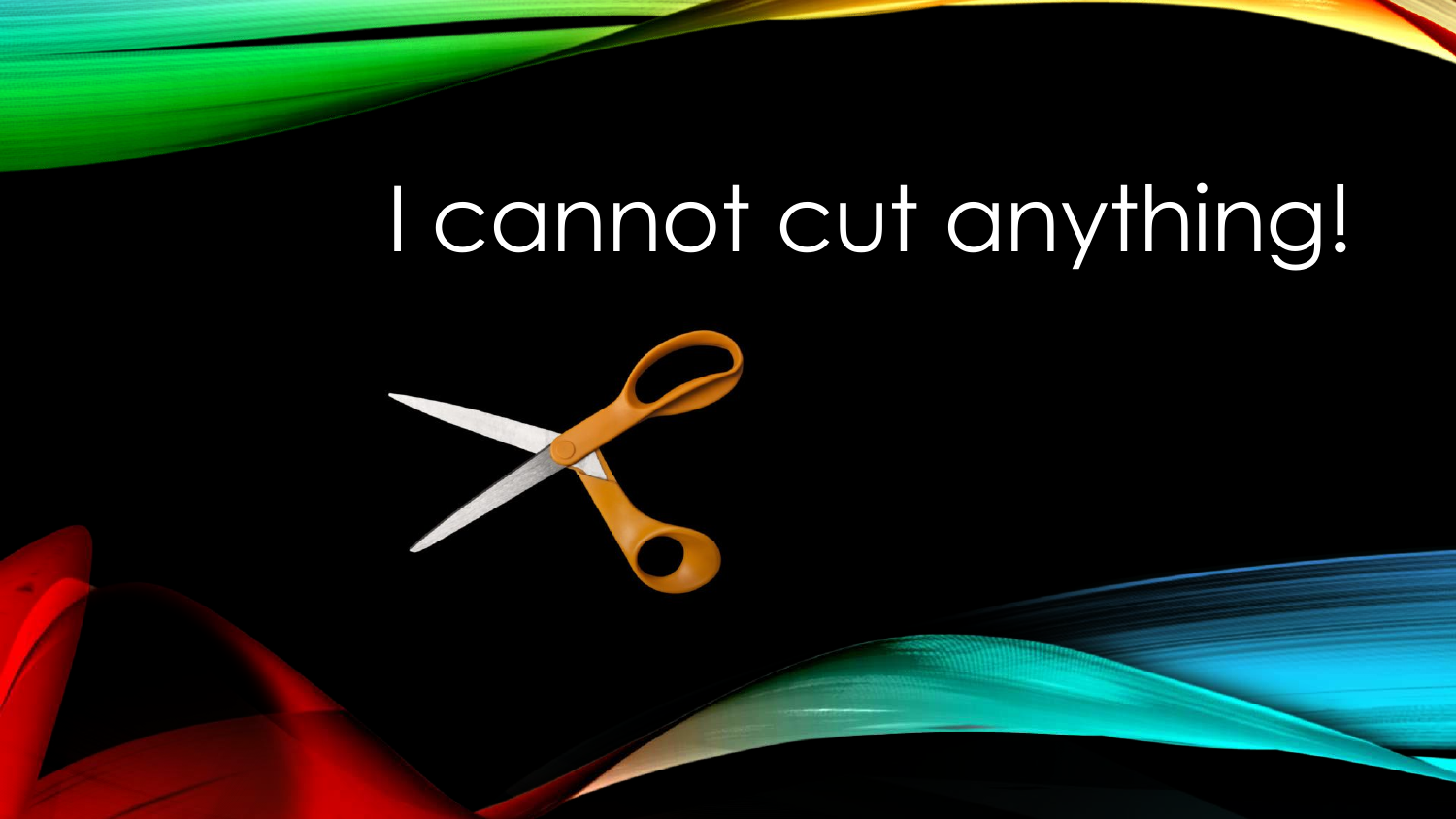## Common Misconceptions About Course Content:

- All of my content is essential!
- The more content I cover, the more my students will learn.
- Lack of student success is due to lack of effort. Cutting content rewards and pampers them.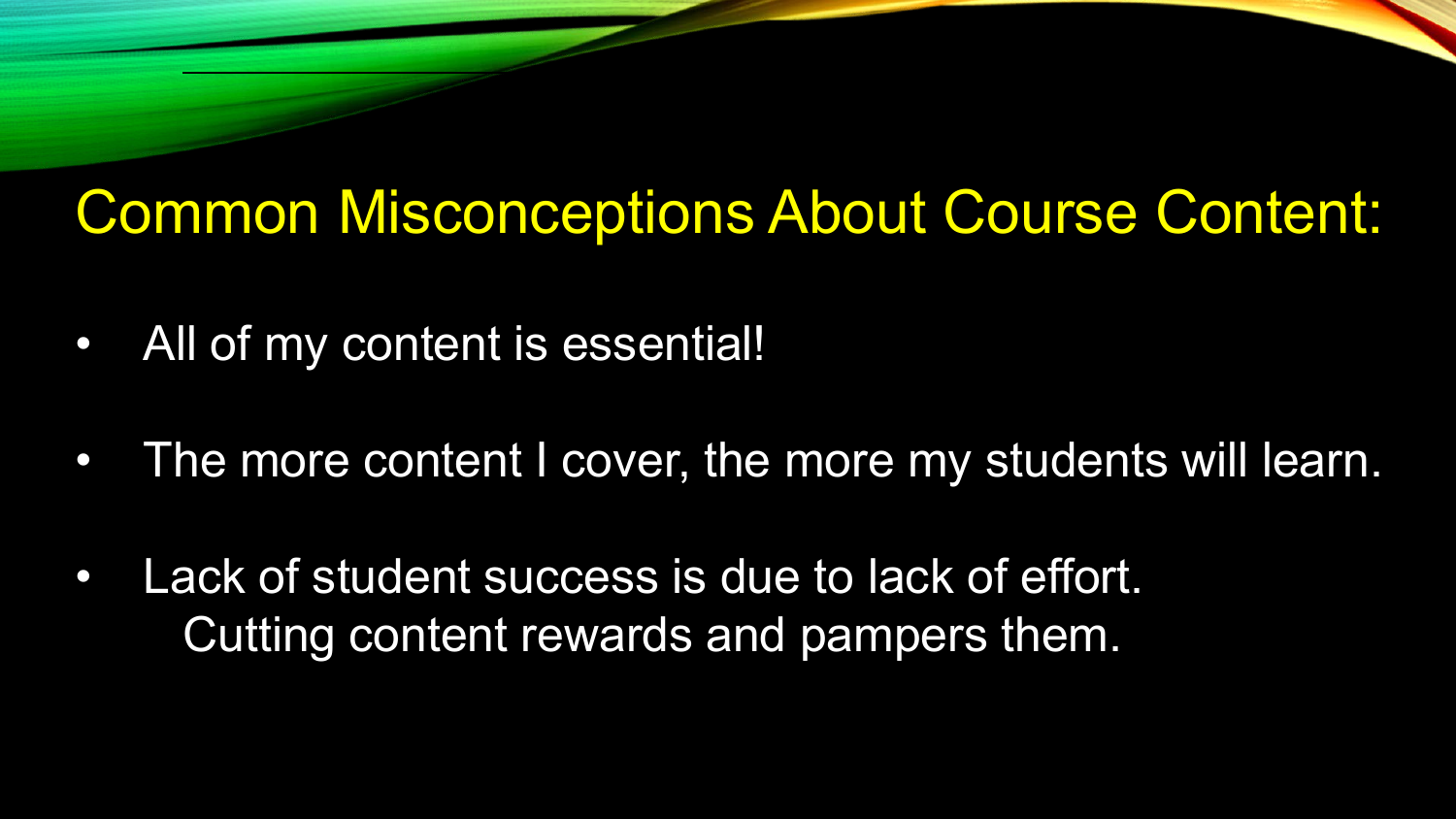## THE RESEARCH IS CLEAR!

"Coverage is the enemy of understanding". *~Howard Gardner*

*"*Dysfunctional illusions of rigor" must be abandoned. *~ Craig Nelson*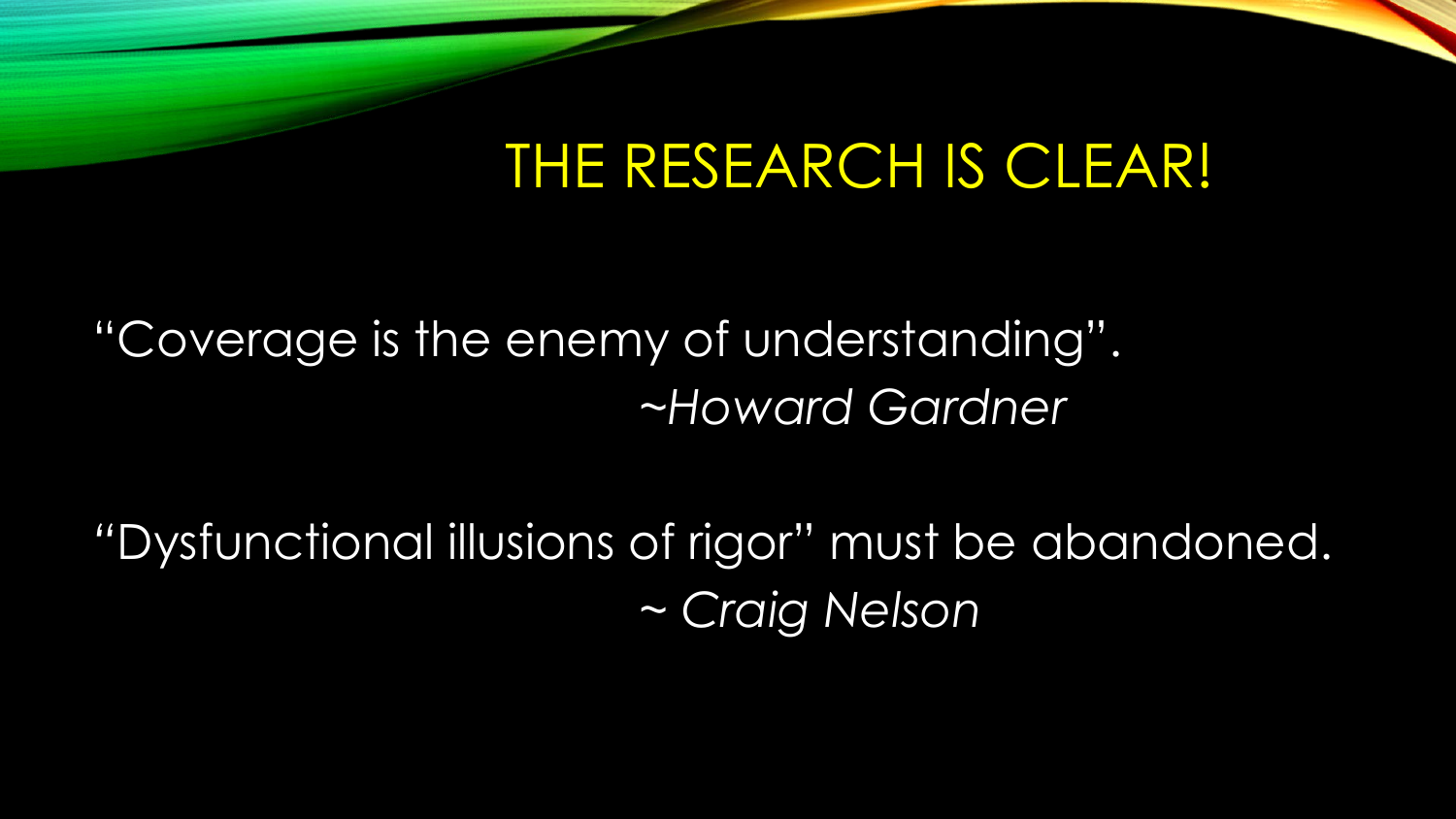#### **Start cutting when you are planning your course.**

- Stop "content tyranny" letting content topics drive your course plan. Avoid coverage that is a mile wide, but an inch deep. Students absorb less information and gain only a superficial understanding of material.
- Begin by defining your learning objectives for the course.

What do you want your students to learn in terms of both knowledge and skills? How will you assess their success? What learning activities will help develop this knowledge and skill set?

• Make general content decisions based on your answers to these questions. If a content topic doesn't directly support your learning objectives and plan – remove it!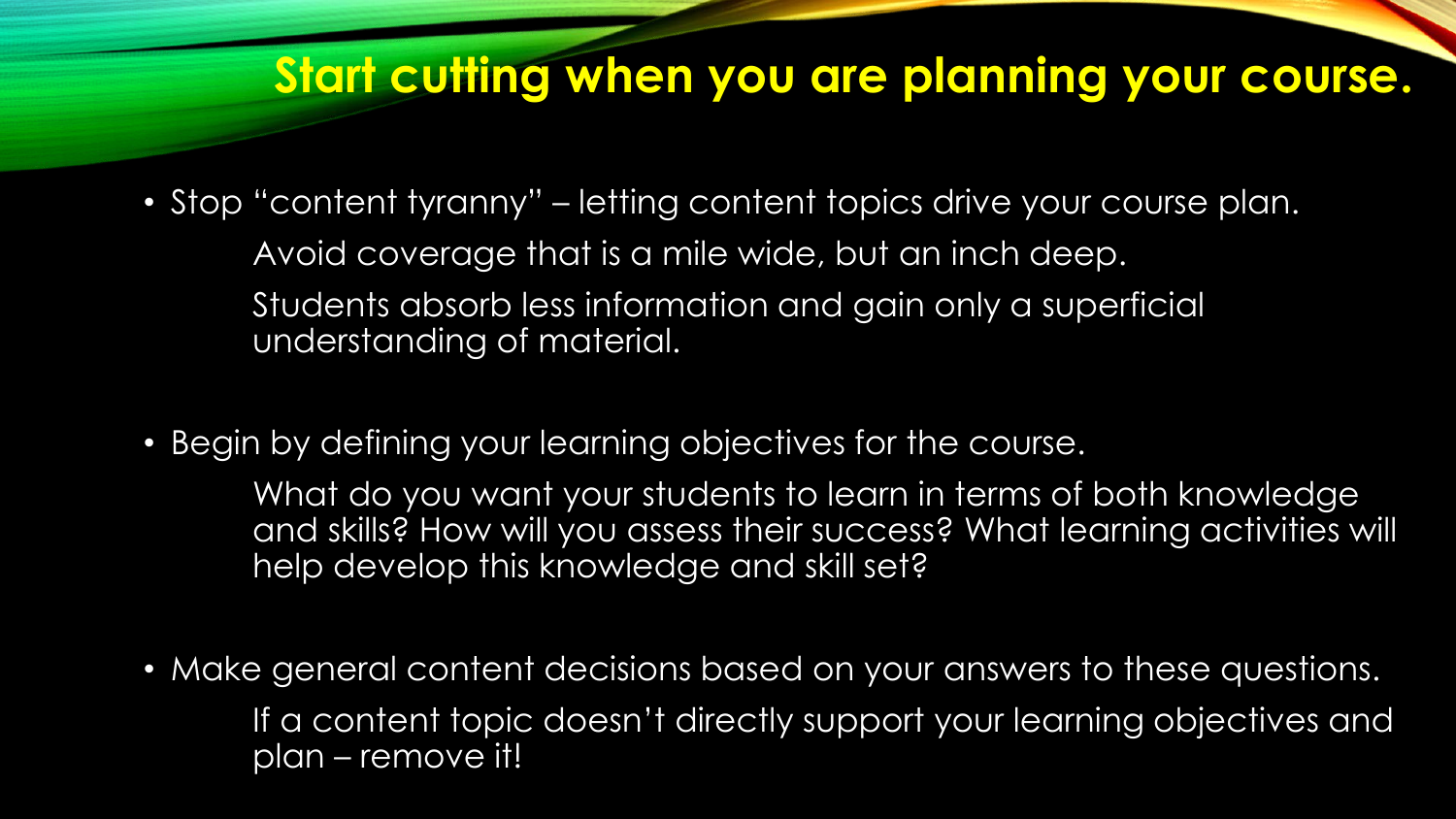#### INSTRUCTIONAL ALIGNMENT MODEL



**Learning Activities**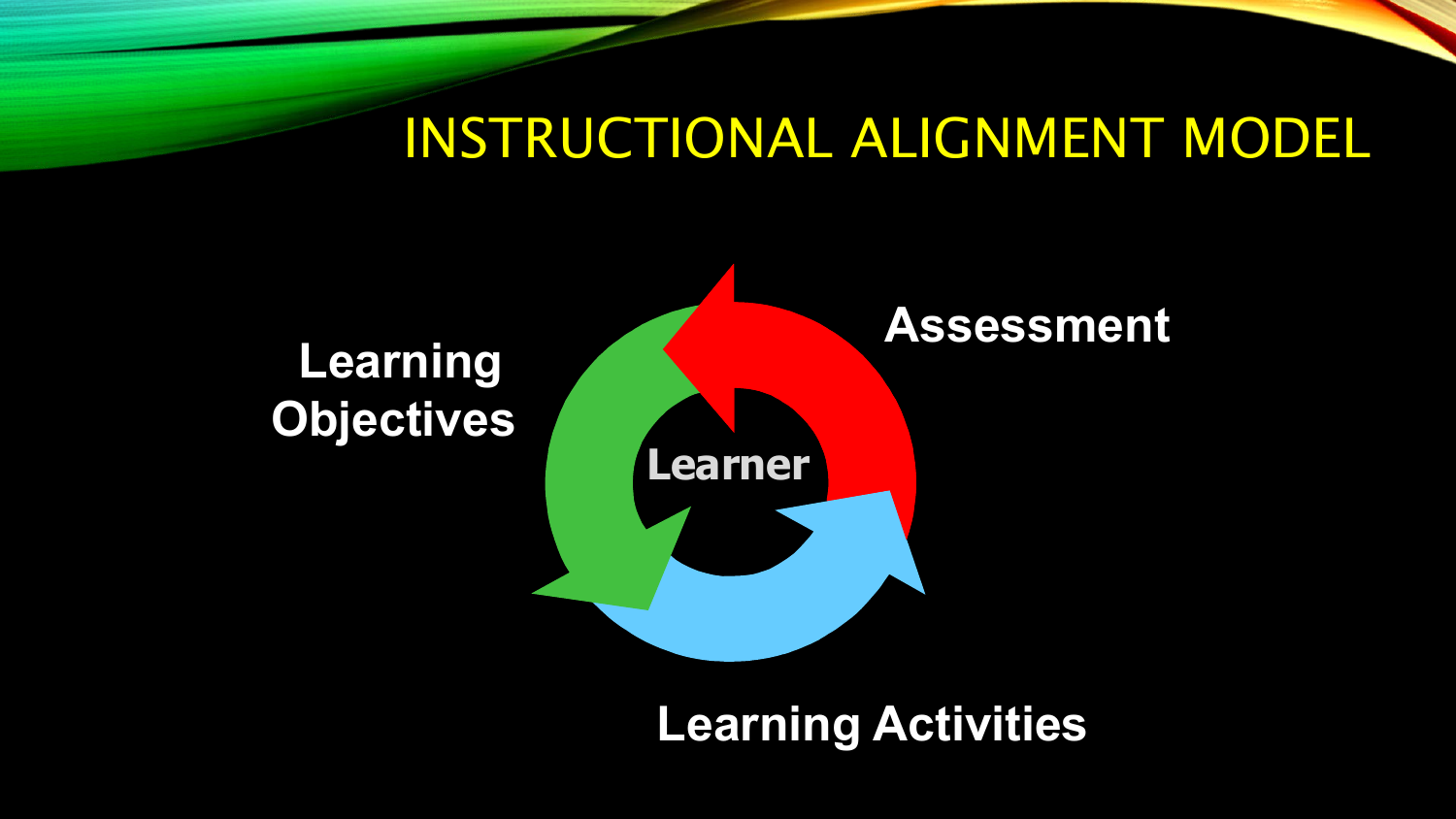**Determine the essential content by focusing on teaching the analysis of issues or problems, rather than on simply conveying information.**

Mark each item as either "essential" or "helpful" with respect to student understanding. This is not a loss of rigor, but the gaining of focus. Use the following rules as a helpful guide to what is essential:

- Focus on key ideas and general principles or themes.
- Teach process and skills over information.
- Include material not covered elsewhere.
- Make room for clear examples and illustrations.
- Include material of high interest/relevance/value to students.

Remove every item marked "helpful". Some of these items may be appropriate for readings or homework. Others will just have to go.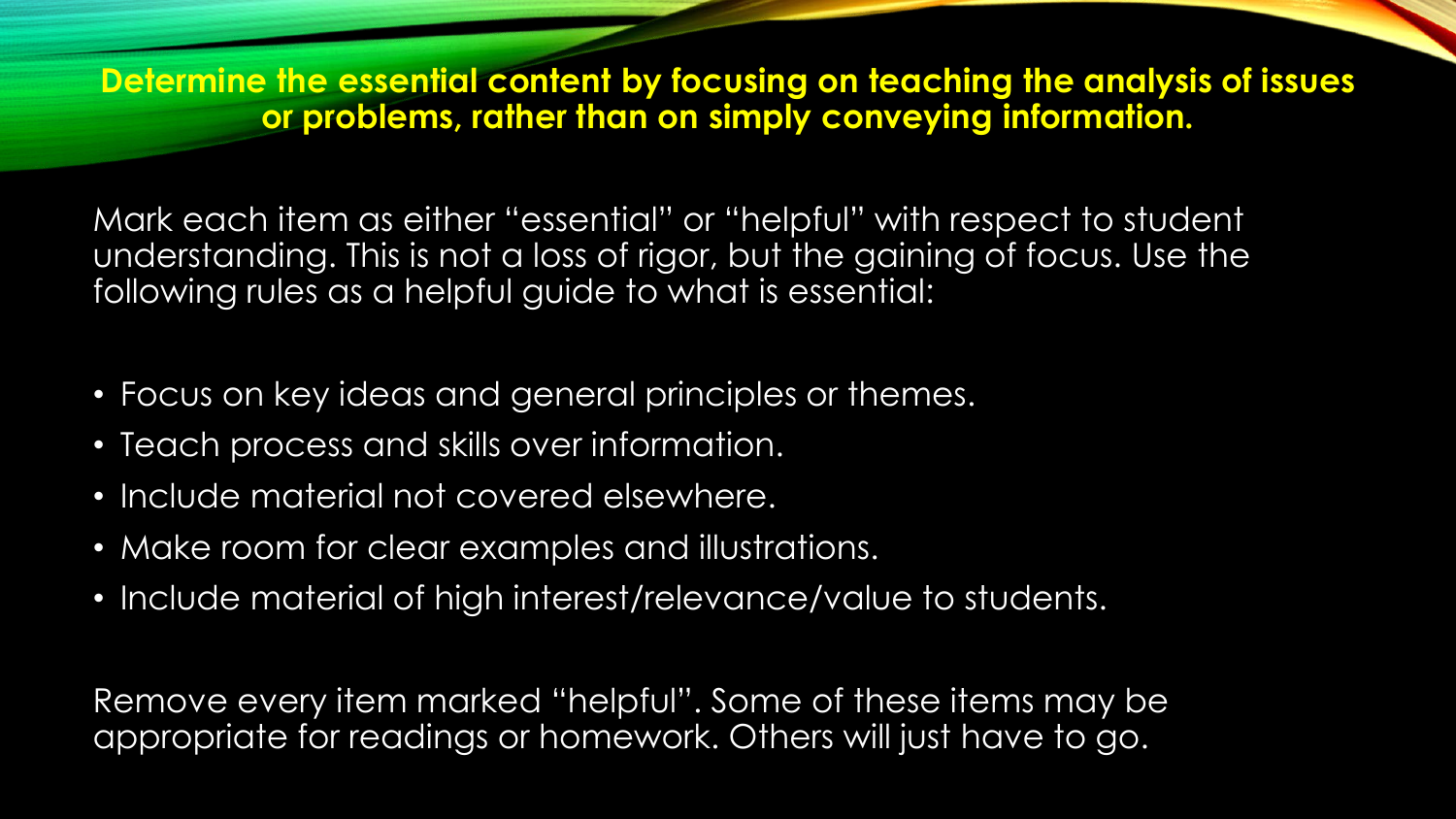#### **Know your students and adjust your content accordingly.**

- Be cognizant of your students' level of familiarity with the course material, as well as their relative intellectual capabilities.
- How can you best know your students?

Ask questions and listen to what they say!

Consider administering diagnostic tests or informal first-day surveys. These can be done at the start of the course, but also during the semester before beginning new content areas.

Get instant feedback on your students' comprehension of a concept by using tools such as Top Hat. Keep students engaged by asking 1-3 questions. Then ask the class to respond to the collective results.

Take time to evaluate and adjust your plan after EACH class.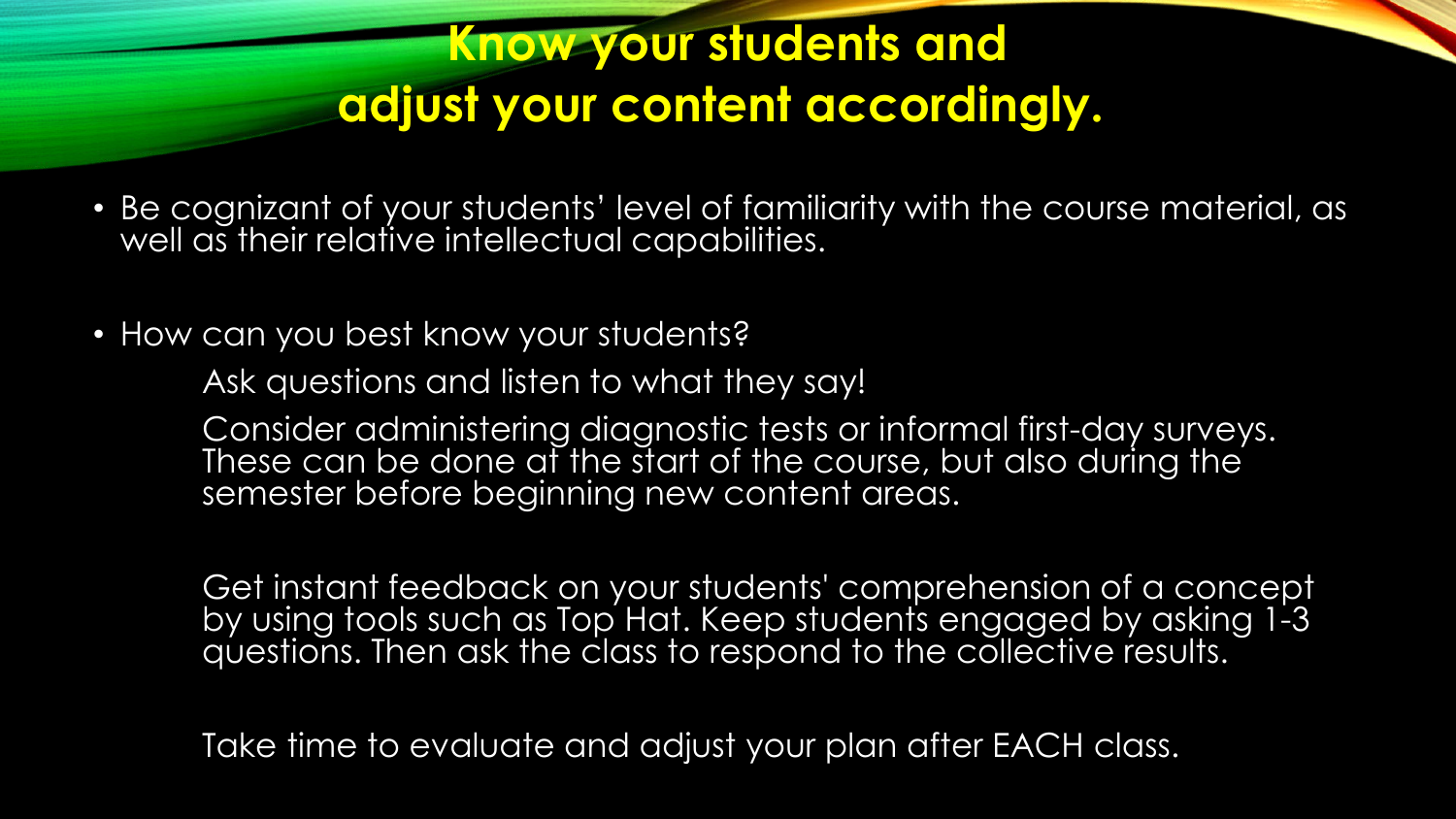## **Ask for help!**

• Share your experiences with colleagues and ask them for advice.

• Consider making use of the resources of the Teaching Center. Consultants are available for individual or group consultations, syllabus reviews, and classroom observations. For more information, visit the [Teaching Center](http://www.teaching.pitt.edu/) website.